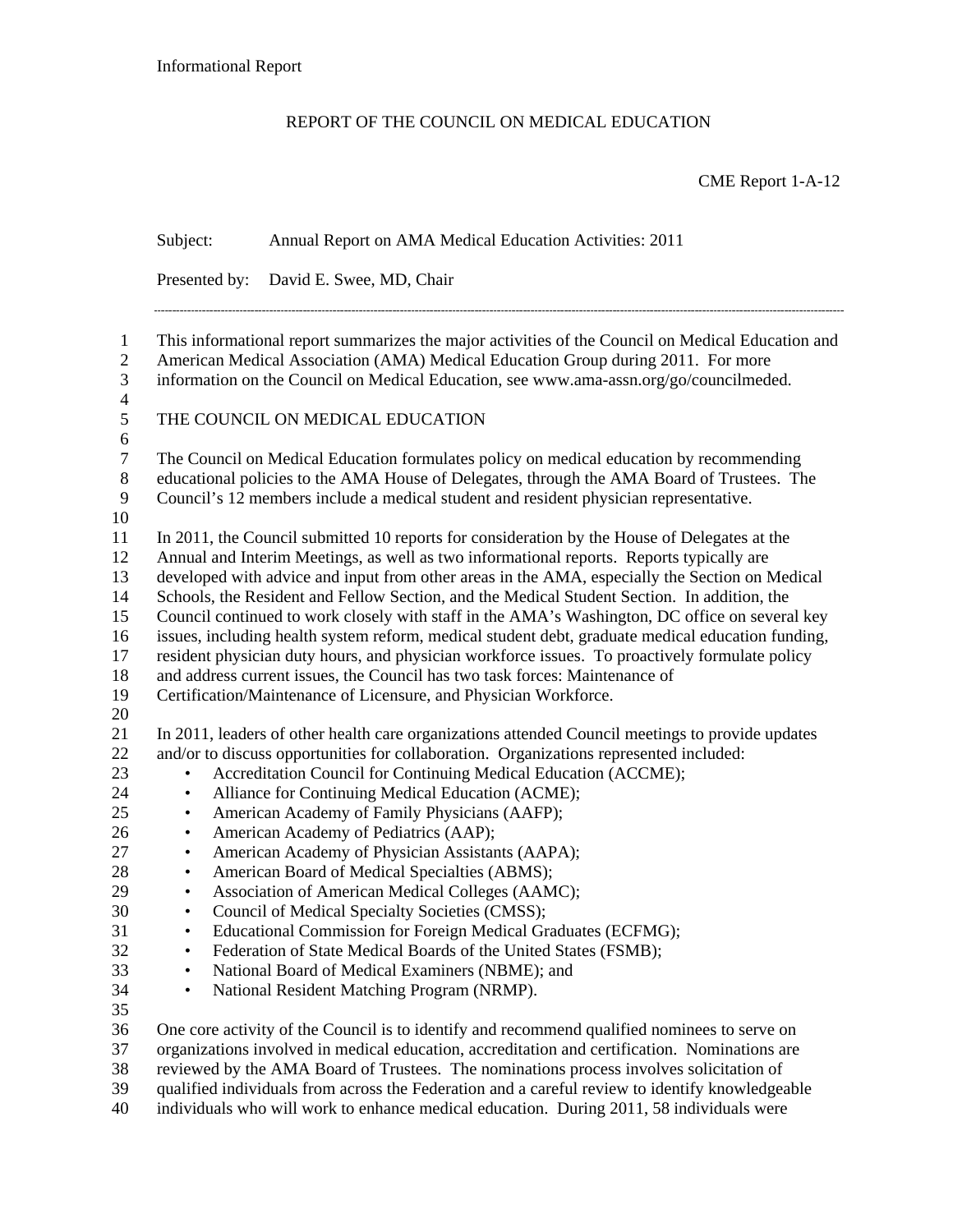considered for appointment and/or nomination to fill 35 vacancies. Among Council members, Richard Reiling, MD, has completed a two-year term as chair of the ACCME; Jeffrey Gold, MD, is co-chair of the LCME; and Baretta Casey, MD, was elected chair of the ACGME. In addition, Louis Ling, MD, has been hired by the ACGME to serve as Senior Vice President, and Patricia Turner, MD, is Director of Membership Services at the American College of Surgeons. 1 2 3 4 5 6 7 8 9 10 11 12 13 14 15 16 17 18 19 20 21 22 23 24 25 26 27 28 29 30 31 32 33 34 35 36 37 38 39 40 41 42 43 44 45 46 47 48 49 As part of its role in monitoring professional standards in medical education, the Council reviews and comments on proposed changes in accreditation standards for medical education programs. In 2011, the Council reviewed proposed revisions to one Liaison Committee on Medical Education (LCME) accreditation standard, and Council members served and participated in preparing a report of the LCME task force on reorganization of the LCME. The report is currently under consideration by the trustees of the AMA and Directors of the AAMC, the two parents of the LCME. Finally, the Council reviewed and commented on 20 sets of new or revised program requirements and one major proposed change of the common requirements of the ACGME. SECTION ON MEDICAL SCHOOLS The AMA Section on Medical Schools (SMS) (www.ama-assn.org/go/sms) provides the leaders and faculty of all medical schools accredited by the LCME or American Osteopathic Association (AOA) a voice in House of Delegates deliberations and offers a forum for discussing and developing policies on medical education and national research and health care issues. During the Annual and Interim Meetings, the Section provides education programs on issues of importance to the academic community. In June 2011, the Section celebrated its 35th Anniversary with a special luncheon education session on the historical role it has played in enhancing communication between the AMA and the medical education community. Other sessions during the AMA Annual Meeting covered innovations in medical education as well as the issue of medical student mistreatment and how to optimize the learning environment. In November 2011, the AMA-SMS met in conjunction with the annual meeting of the Association of American Medical Colleges (AAMC). The AMA-SMS meeting included an education session on the need to expand graduate medical education (GME) to meet our nation's growing need for physicians. Innovative strategies to expand and distribute GME funds at the state and regional level were discussed by a spectrum of panelists. In addition, Richard Krugman, MD, the dean of the University of Colorado Anschutz Medical Campus School of Medicine, gave a presentation highlighting innovative curricular programs at the school. Increasing AMA membership among academic physicians continues to be a top priority for the AMA-SMS and its governing council. The governing council and staff are assisting in promoting a new AMA academic leadership group membership program that offers special group membership pricing to the medical school leadership. The AMA-SMS Office coordinated a session at the AAMC Annual Meeting highlighting the many AMA initiatives in medical education, including the Innovative Strategies for Transforming the Education of Physicians (ISTEP) multi-school study on the medical education learning environment. MEDICAL EDUCATION GROUP ACTIVITIES The AMA is working to transform medical education through the work of the AMA's Center for

50 Transforming Medical Education and the Undergraduate Medical Education, Graduate Medical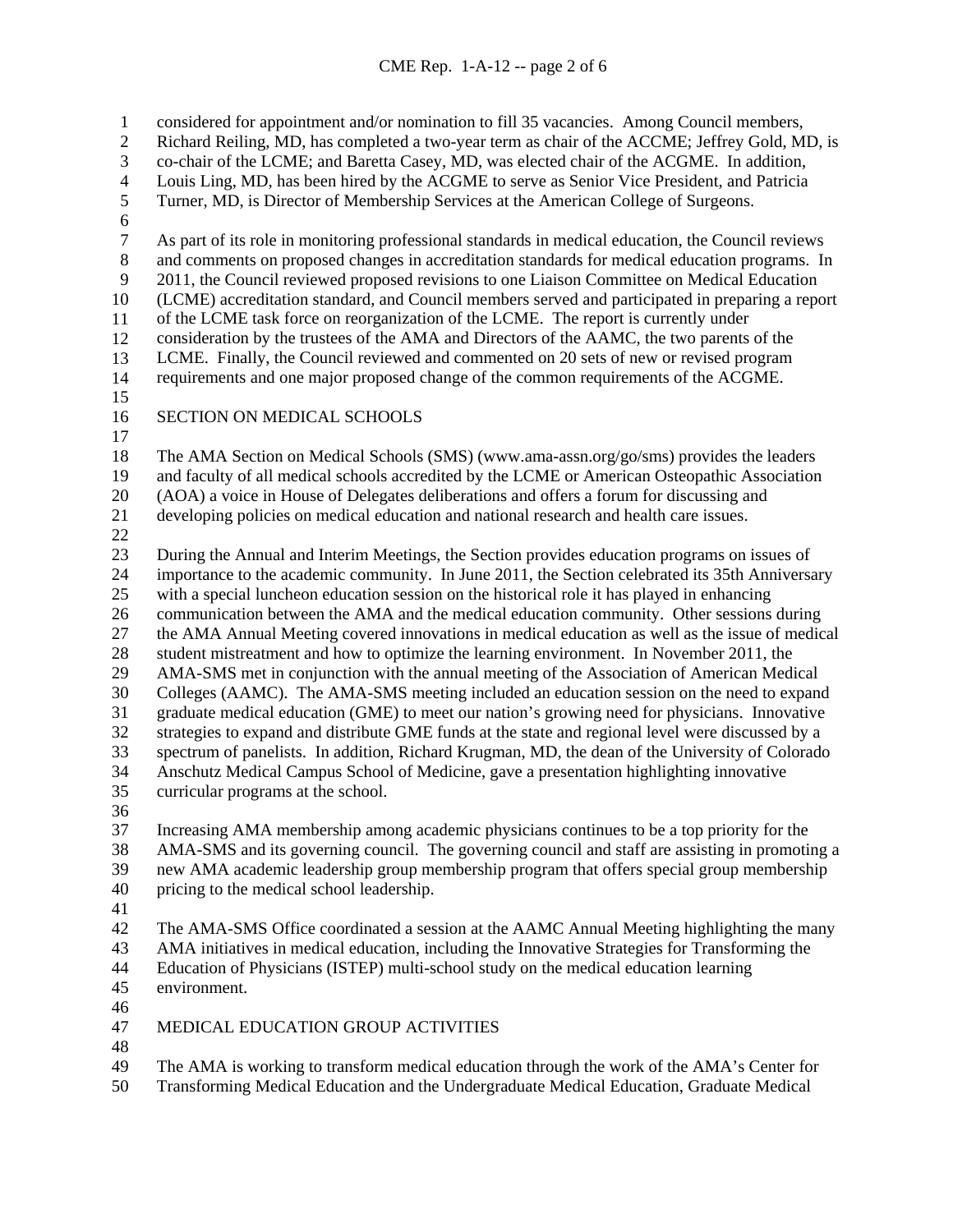Education, and Continuing Physician Professional Development Centers of Expertise, as well as the Council and the AMA-SMS. 1 2

3 4 5 6 7 8 9 10 11 12 13 14 15 16 17 18 19 20 21 22 23 24 25 26 27 28 29 30 31 32 33 34 35 36 37 38 39 40 41 42 43 44 In 2011, the AMA sponsored a medical education research collaborative, Innovative Strategies for Transforming the Education of Physicians (ISTEP), and entered the second year of its multi-school longitudinal cohort study on the medical education learning environment. Of the 42 ISTEP schools, a total of 30 from the US, Canada and Israel are participating in the learning environment study, and data from approximately 6,000 medical students are being collected. Work is ongoing to identify factors in the learning environment that either inhibit or promote the acquisition of professional behaviors by medical students and resident physicians. In 2011, an update to the study was presented at the annual ISTEP meeting, and the study design and initial data were provided both nationally and internationally. At this meeting, Dr. Linda Pololi from Brandeis University and Dr. Louise Arnold of the University of Missouri-Kansas City helped shape the upcoming work of ISTEP, measuring professionalism with a special focus on the clinical years of medical school. On the issue of physician re-entry to clinical practice following a period of inactivity, staff were invited to present at a conference in September held by the Society of Laparoendoscopic Surgeons that examined gaps in training for reintegration of surgeons into the medical workforce. In addition, staff collaborated with Drexel University to field a survey of physicians on barriers to reentry. The survey was sent to MDs who inquired about the Drexel University Reentry/Refresher Course; data analysis is underway. In response to a request to the LCME, the AMA is taking action to address the problem of medical student mistreatment at its roots and improve the medical education learning environment. During its June 2011 Meeting, the AMA held an education program, "Optimizing the Learning Environment: Exploring the Issue of Medical Student Mistreatment," that outlined the scope of the problem and suggested potential solutions. Cosponsored by the Council on Medical Education and AMA-SMS, along with the AMA Medical Student Section, the event brought together the perspectives of medical school deans, resident physicians, and medical students. In addition, the AMA held a conference in December, with invited guests from a variety of stakeholder groups, to identify ways to isolate the sources and causes of mistreatment and to develop strategies to address the issue. With growing concern about physician burnout and stress, another physician health issue physician suicide—was the topic in a series of three AMA Webinars, hosted by Medical Education and colleagues in the AMA's Physician Health unit. The second in the series examined some of the stressors in medical education that may contribute to a risk for suicide among medical students and resident physicians. As part of the AMA's work in addressing these and other critical issues in medical education, staff coordinate the work of Reference Committee C at the Annual Meeting of the AMA House of Delegates and Reference Committee K at the Interim Meeting. This work helps ensure that AMA policy and activities reflect the needs of academic physicians as well as medical students, resident/fellow physicians, and patients.

45

46 To help reach a wider audience about its work in improving medical education, in July 2011 the

47 AMA combined four communications on medical education into one e-newsletter—*AMA MedEd* 

48 *Update* (www.ama-assn.org/go/amamededupdate). This monthly publication features news,

49 updates, and information from four different areas—Medical School, Graduate Medical Education,

50 Health Care Careers, and Continuing Physician Professional Development.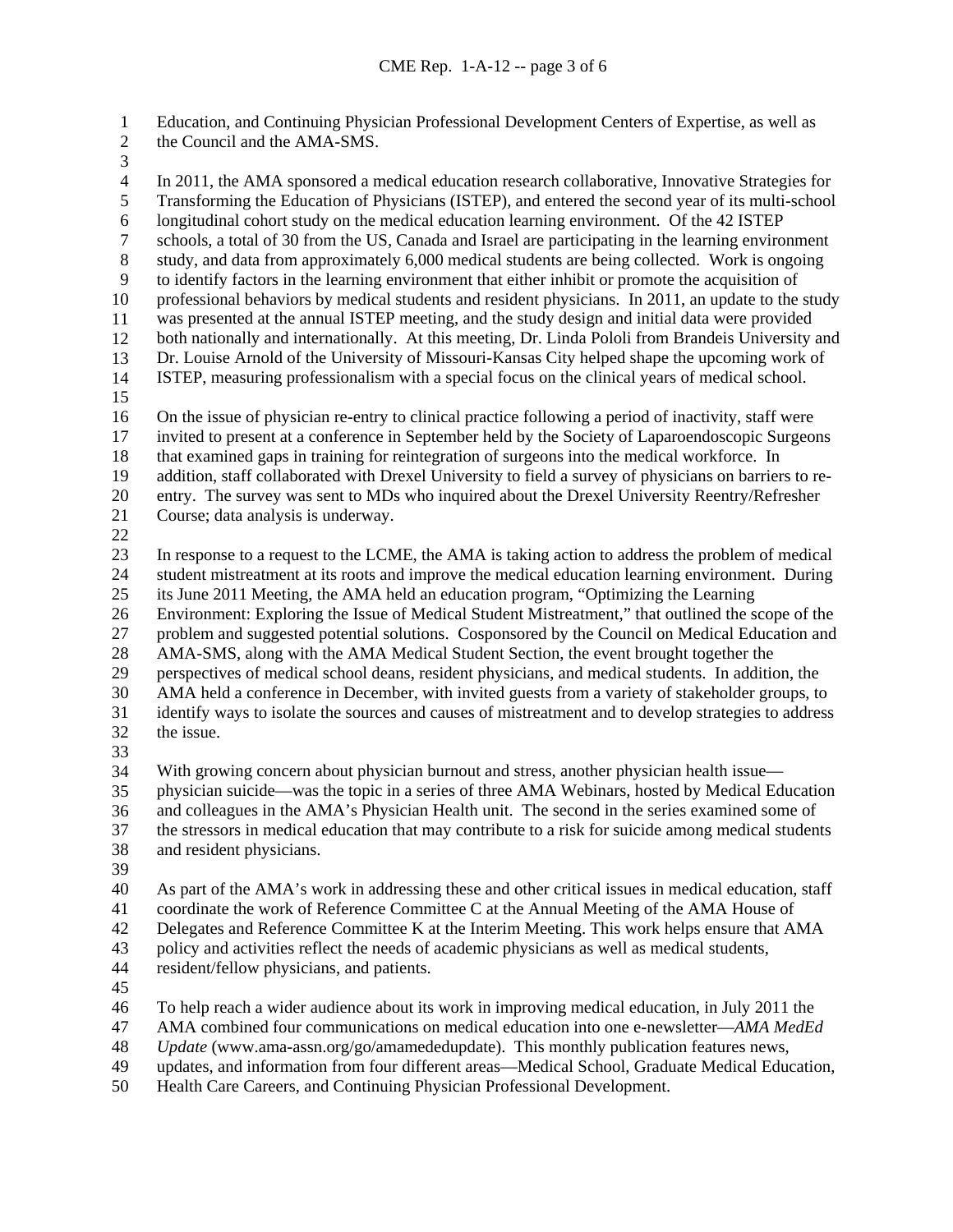In addition, to encourage dialogue and advance ideas about transforming medical education, an 1

AMA-hosted online discussion forum was launched in 2010 (www.ama-assn.org/go/newhorizons). 2

The online community has continued to grow in 2011, with nearly 800 registered participants. 3

Also, the popularity of AMA's medical education [Twitter page](http://twitter.com/#!/MedEdAMA) (www.twitter.com/mededAMA) 4

5 continues to increase, with more than 1,100 followers by year-end.

6 7

*Undergraduate Medical Education* 

8

9 The LCME is responsible for accrediting medical education programs in the US and, in

10 collaboration with the Committee on the Accreditation of Canadian Medical Schools, in Canada.

11 During 2011, three additional medical schools received LCME preliminary accreditation, bringing

12 the total number of accredited medical schools in the United States to 136. In addition, seven

13 14 applicant schools are in the pipeline for accreditation by the LCME. Information on developing medical schools is available at www.lcme.org.

15

16 17 18 19 Under the auspices of the LCME, an annual survey is sent to the deans of all LCME-accredited US medical schools. The 2011 survey had a 100% response rate. The survey allows the LCME to track trends related to the curriculum and evaluation methods used in medical schools. Data from the survey are published as Appendix tables in the annual medical education issue of *Journal of the* 

20 *American Medical Association (JAMA)* and shared with members of various stakeholder groups on request.

- 21
- 22

23 *Graduate Medical Education* 

24

25 26 27 28 29 30 31 32 33 34 35 The AMA's Graduate Medical Education (GME) Division works to ensure the quality of graduate medical education and the appropriate number and mix of physicians. The Division continues to provide updates to FREIDA Online®, an Internet database with information on more than 9,000 ACGME-accredited and ABMS board-approved GME programs and 1,700 GME teaching institutions. During 2011, FREIDA Online® received over 1.5 million visits. Furthermore, the Division administered (in collaboration with the AAMC) the National GME Census, which collects key residency program and resident/fellow data; these data were published in the medical education issue of *JAMA* and via FREIDA Online®. Finally, staff developed and published new editions of the *Graduate Medical Education Directory*, *Electronic State-level GME Data*, *State Medical Licensure Requirements and Statistics*, and *Health Care Careers Directory*.

36 37 38 39 40 41 42 43 The Division also worked to raise awareness of the need to fund GME residency positions to meet the nation's current and coming needs for access to health care services. For example, a letter was written in support of the Resident Physician Shortage Reduction Act of 2011, introduced in fall 2011 in the US Senate, which would increase the number of Medicare-supported training positions for medical residents by 15 percent over five years. Additionally, the Division signed a joint letter, along with 39 other medical organizations, which called on the Joint Select Committee on Deficit Reduction to "protect Medicare beneficiary access to health care services by protecting existing Medicare financing for GME."

44

45 *Continuing Physician Professional Development (CPPD)* 

46

47 The Division of CPPD (www.ama-assn.org/go/cppd) provides support to the Council on Medical

48 Education in relation to continuing medical education (CME) policies and trends. In addition, the

49 Council on Medical Education has delegated responsibility for administering the AMA's accredited

50 CME program to the Division. To ensure effective liaison to key continuing medical education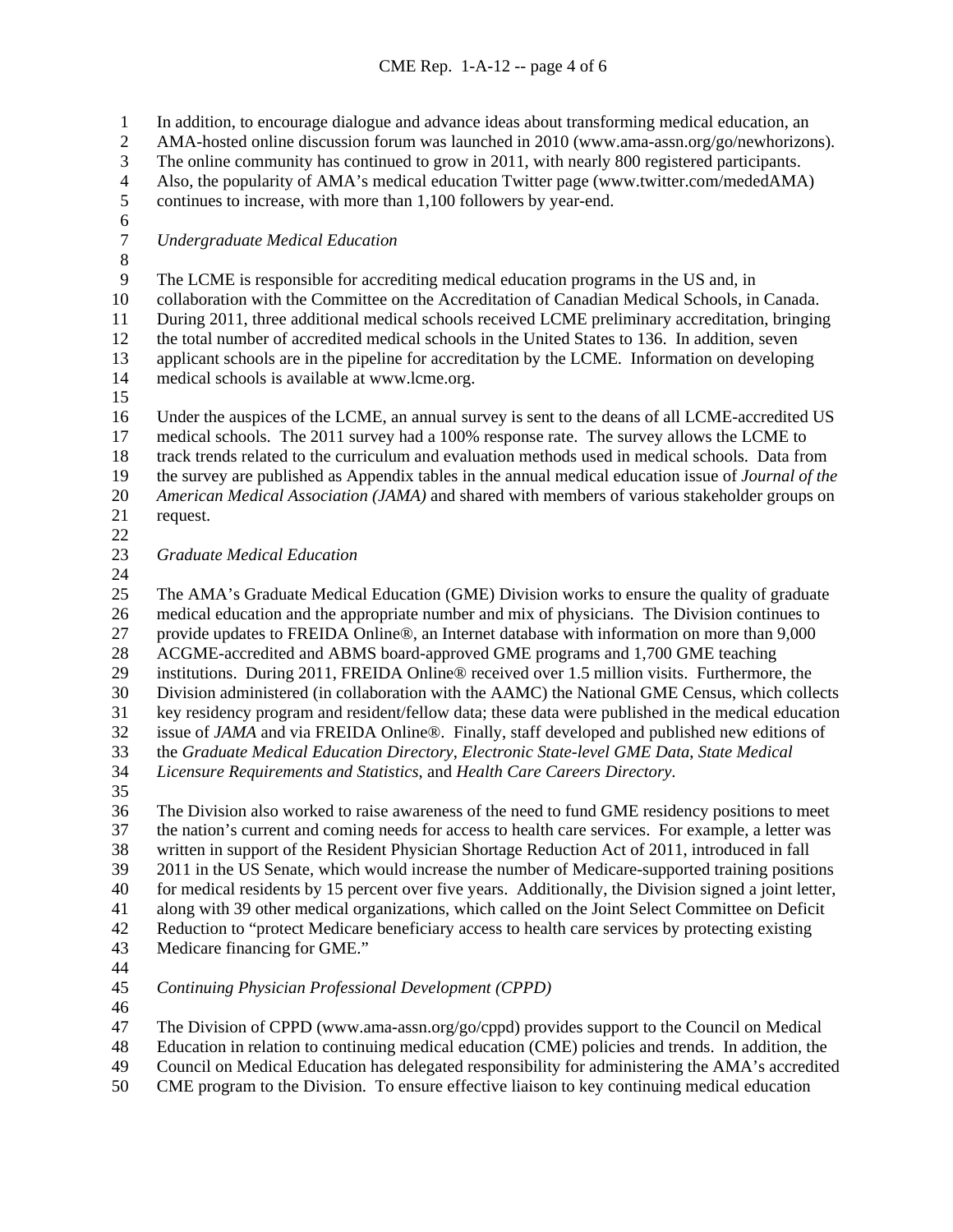organizations, CPPD staff hold committee appointments for 12 such organizations and serve in defined leadership positions for five organizations. 1 2 3 4 5 6 7 8 9 10 11 12 13 14 15 16 17 18 19 20 21 22 23 24 25 26 27 28 29 30 31 32 33 34 35 36 37 38 39 40 41 42 43 44 45 46 47 48 49 50 The CPPD team presented six Webinars in 2011, reaching more than 700 CME professionals; these included "The AMA PRA Credit System: 2010 Revisions," "What CME Providers Should Know About CME Requirements for Licensure and Maintenance of Licensure" (in collaboration with the FSMB); "Implementing Performance Improvement CME in Medical Schools" (in collaboration with the AAMC); and "What CME Providers Need to Know About CEJA Report 1" (in collaboration with CEJA). In addition, members of the CPPD team gave presentations at more than 38 meetings in 2011, reaching more than 4,300 participants. Topics included Performance Improvement CME, AMA medical education initiatives, the AMA PRA Credit System, CME credit and licensure, and globalization of CME. CPPD also hosted the fourth annual roundtable meeting with representatives from state medical societies recognized by ACCME to accredit intrastate providers. This meeting provided an opportunity to discuss several issues related to the AMA PRA credit system, including the new AMA PRA requirements that went into effect on July 1, 2011, implementation of CEJA Opinion E-9.0115, monitoring for compliance with AMA PRA requirements, and an update on AMA House of Delegates resolutions and reports. In September 2011, more than 400 participants attended the 22nd Annual Conference of the National Task Force on CME Provider/Industry Collaboration, held in Baltimore, MD. The theme for the conference was "Collaborating to Improve Professional Education and Health Outcomes." Finally, as physicians began to prepare for the fall/winter 2011 flu season, the AMA launched a pilot performance improvement continuing medical education (PI CME) activity aimed at increasing influenza immunizations in the office setting for adults age 50 and older. PUBLICATIONS IN 2011 BY MEDICAL EDUCATION STAFF Barzansky B, Etzel SI. Medical schools in the United States, 2010-2011. *JAMA*. 2011;306(9):1007- 1014. Brotherton SE, Etzel SI. Graduate medical education, 2010-2011. *JAMA*. 2011;306(9):1015-1030. Donini-Lenhoff, F. Unknown unknowns: Health, healthcare, and the future. *Journal of Best Practices in Health Professions Diversity: Research, Education and Policy*. 2011;4(1):615-619. Jewett EA, Brotherton SE, Ruch-Ross H. A national survey of "inactive" physicians in the United States of America: enticements to reentry. *Hum Resour Health*. 2011;9(7). Available at: www.human-resources-health.com/content/9/1/7. Kao AC, Braddock C 3rd, Clay M, Elliott D, Epstein SK, Filstead W, Hotze T, May W, Reenan J. Effects of educational interventions and institutional policies on medical students' attitudes towards pharmaceutical marketing practices. *Acad Med*. 2011;86(11):1454-62. Kenagy G, Schneidman BS, Barzansky B, Dalton C, Sirio CA, Skochelak SE. Guiding principles for physician re-entry programs. *J Contin Educ Health Prof*. 2011;31(2):117-121. Kenagy G, Schneidman BS, Barzansky B, Dalton C, Sirio CA, Skochelak SE. Physician reentry

51 into clinical practice: Regulatory challenges. *J of Medical Regulation*. 2011;97(1):10-15.